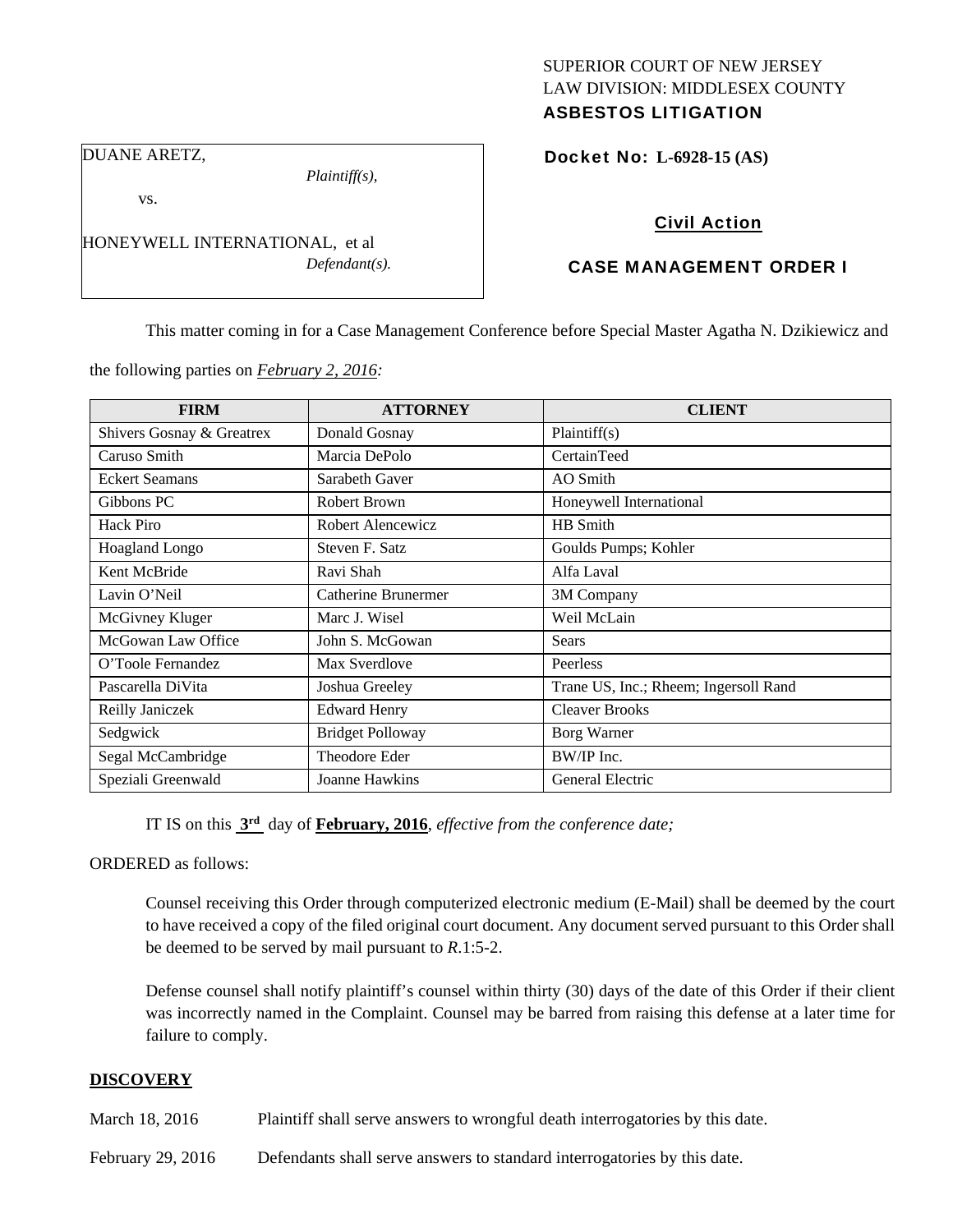| March 31, 2016   | Plaintiff shall propound supplemental interrogatories and document requests by this date.                                                                                                                   |
|------------------|-------------------------------------------------------------------------------------------------------------------------------------------------------------------------------------------------------------|
| April 29, 2016   | Defendants shall serve answers to supplemental interrogatories and document requests by this<br>date.                                                                                                       |
| March 31, 2016   | Defendants shall propound supplemental interrogatories and document requests by this date.                                                                                                                  |
| April 29, 2016   | Plaintiff shall serve answers to supplemental interrogatories and document requests by this<br>date.                                                                                                        |
| August 31, 2016  | Fact discovery, including depositions, shall be completed by this date. Plaintiff's counsel shall<br>contact the Special Master within one week of this deadline if all fact discovery is not<br>completed. |
| October 31, 2016 | Depositions of corporate representatives shall be completed by this date.                                                                                                                                   |

#### **EARLY SETTLEMENT**

November 11, 2016 Settlement demands shall be served on all counsel and the Special Master by this date.

## **SUMMARY JUDGMENT MOTION PRACTICE**

| November 4, $2016$ | Plaintiff's counsel shall advise, in writing, of intent not to oppose motions by this date. |  |  |  |
|--------------------|---------------------------------------------------------------------------------------------|--|--|--|
|--------------------|---------------------------------------------------------------------------------------------|--|--|--|

- November 18, 2016 Summary judgment motions shall be filed no later than this date.
- December 16, 2016 Last return date for summary judgment motions.

#### **MEDICAL DEFENSE**

| February 29, 2016 | Defendants shall forward medical authorizations to plaintiff's counsel by this date.                                                                                                          |
|-------------------|-----------------------------------------------------------------------------------------------------------------------------------------------------------------------------------------------|
| March 31, 2016    | Plaintiff shall serve executed medical authorizations by this date.                                                                                                                           |
| May 31, 2016      | Plaintiff shall serve medical expert reports by this date.                                                                                                                                    |
| May 31, 2016      | Upon request by defense counsel, plaintiff is to arrange for the transfer of pathology specimens<br>and x-rays, if any, by this date.                                                         |
| February 28, 2017 | Defendants shall identify its medical experts and serve medical reports, if any, by this date.<br>In addition, defendants shall notify plaintiff's counsel (as well as all counsel of record) |

**of a joinder in an expert medical defense by this date.** 

## **LIABILITY EXPERT REPORTS**

| January 16, 2017 | Plaintiff shall identify its liability experts and serve liability expert reports or a certified expert |
|------------------|---------------------------------------------------------------------------------------------------------|
|                  | statement by this date or waive any opportunity to rely on liability expert testimony.                  |

February 28, 2017 Defendants shall identify its liability experts and serve liability expert reports, if any, by this date or waive any opportunity to rely on liability expert testimony.

\_\_\_\_\_\_\_\_\_\_\_\_\_\_\_\_\_\_\_\_\_\_\_\_\_\_\_\_\_\_\_\_\_\_\_\_\_\_\_\_\_\_\_\_\_\_\_\_\_\_\_\_\_\_\_\_\_\_\_\_\_\_\_\_\_\_\_\_\_\_\_\_\_\_\_\_\_\_\_\_\_\_\_\_\_\_\_\_\_\_\_\_\_\_\_\_\_\_\_\_\_\_\_\_\_\_\_\_\_\_